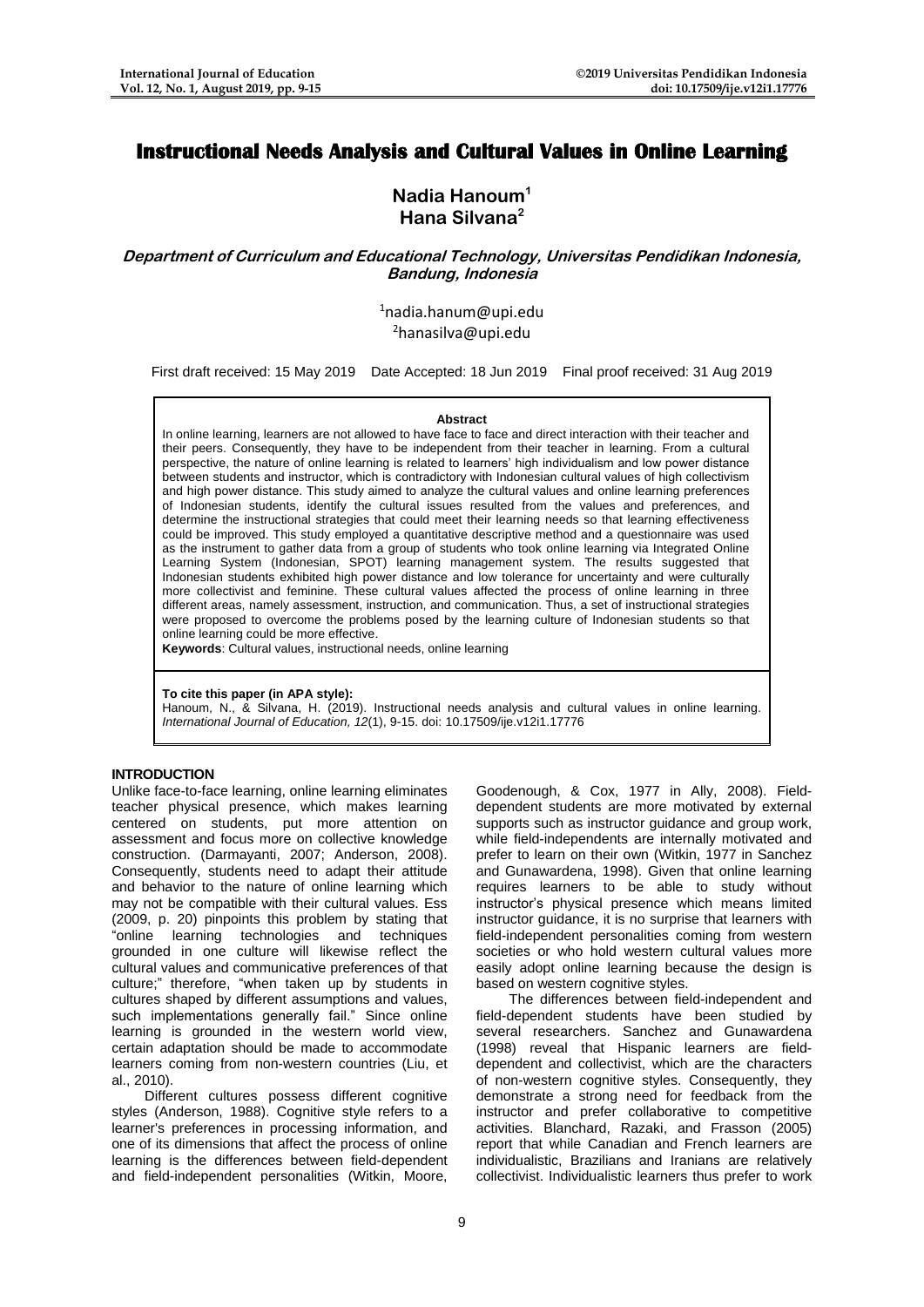alone than in a group and collectivist learners otherwise. In addition, Liu et al. (2016) believe that learners from countries with higher individualism and lower power distance (Australia, Canada, USA, UK) are more likely to complete all the online learning activities (viewed video and solved quizzes) and place a higher value on dialogue and discussion in the learning process. On the other hand, learners from countries with lower individualism and higher power distance (China, India, Singapore) are more prone to focus on assessment (quizzes) and exhibit less participation in discussion forum.

The impact of cultural preferences on online learning has been observed in eastern countries such as Iran, China, and Indonesia. Zhang (2007) suggests that in China the online learning focuses more on the course materials and pays minimum attention to learning support and services. As a result, learners cannot get the help and guidance they need from the instructor and are not motivated to participate in learning activities. In the same line, Masoumi (2010) reports that in Iran the implementation of online learning is based on instructivist principles characterized by instructor's domination, learners' high preference for extrinsic motivation, and lack of learner control in the learning process. In Indonesia, Sulistyo-Basuki (2007) believes that the cultural factor that impedes the adoption and implementation of online learning is the preference for the oral tradition over the writing, which explains why Indonesian learners prefer to communicate or interact directly with instructors and other learners than to communicate via the internet as required in an online learning environment. The same finding was also reported by Silvana & Hanoum (2016) who researched the implementation of MOOCs based elearning system in the higher education context. The study reveals that the online learning system built lacks interactivity, which is indicated by low learners' participation in the discussion forum. This finding suggests that learners are not convenient to communicate in writing due to the rooted oral tradition culture.

In the final analysis, learners from eastern cultures expect online learning to be teacherdominated (strong need to interact with instructor), are more dependent on social reinforcement (more collectivist), are more in favor of oral synchronous communication, and put a higher value on test scores instead of knowledge construction. Therefore, to ensure the effectiveness of online learning in the context of eastern education, several instructional strategies need to be incorporated into online learning activities. Hence, this research aimed to analyze Indonesian learners' cultural preferences in learning and their learning behaviors in an online learning environment, identify the cultural issues that could strongly affect learning effectiveness, and determine the critical adaptations that should be applied to the instructional design to overcome the issues.

#### **METHODS**

This research was designed as a descriptivequantitative study in the interest of obtaining databased results and comprehensive analysis on students' cultural values in online learning to devise instructional design compatible with the culture. The data for this research was collected in October 2018 from a group of students taking a course via the Integrated Online Learning System (Indonesian, SPOT) of Universitas Pendidikan Indonesia (UPI). With a cluster sampling technique based on convenience, a total of 32 respondents were selected, consisting of 19 and 13 female and male students, respectively. The students were from the Faculty of Educational sciences and were in their second year, enrolling in an online course,

The questionnaire used consisted of 20 closeended questions with a four-point Likert scale, divided into two parts. The first part, which was adapted from Hofstede (1980 in Hofstede, 2011), aimed to gain insight into students' cultural preferences in learning. The second part, which was adapted from Liu, et al. (2010), was intended to see students' online learning pattern in the aspects of assessment, interaction, communication, and collaboration. Before the questionnaire was distributed, the respondents were asked for their consent and were informed that their responses would be kept confidential. The collected data was analyzed using descriptive statistics, in which responses were presented in percentage.

#### **RESULTS AND DISCUSSION**

This section first presents the results of students' cultural preferences in learning and students' behavior in online learning. The results are then discussed in depth to understand how the cultural preferences affect the main aspects of online learning and provide some instructional strategies that can be used to help students learn effectively in an online learning environment.

#### **Results**

The process of online learning requires learners to study independently and exhibit high motivation in learning although they cannot have face-to-face interaction with their teachers and their peers. From a cultural perspective, the nature of online learning is more compatible with low power distance culture and high individualism. Given that Indonesian people tend to show high power distance and low individualism, online learning is not compatible with Indonesian culture. Consequently, certain instructional design is needed to overcome the compatibility problem.

Before formulating an instructional design that can meet students' instructional needs in online learning, it is necessary to analyze students' preferences regarding cultural dimensions that can greatly influence the process of online learning. The term cultural dimension was first coined by Hofstede (1980 in Hofstede, 2011) who conceptualized it in four dimensions: (1) Power distance: To accept or not accept equal distribution of power; (2) Uncertainty avoidance: To feel comfortable or uncomfortable with uncertainty and ambiguity; (3) Individualism versus collectivism: To prefer individual responsibility or group responsibility; (4) Masculinity versus femininity: Degree of preference for achievement, competition and material success. The four dimensions were then added with two other dimensions: long-term versus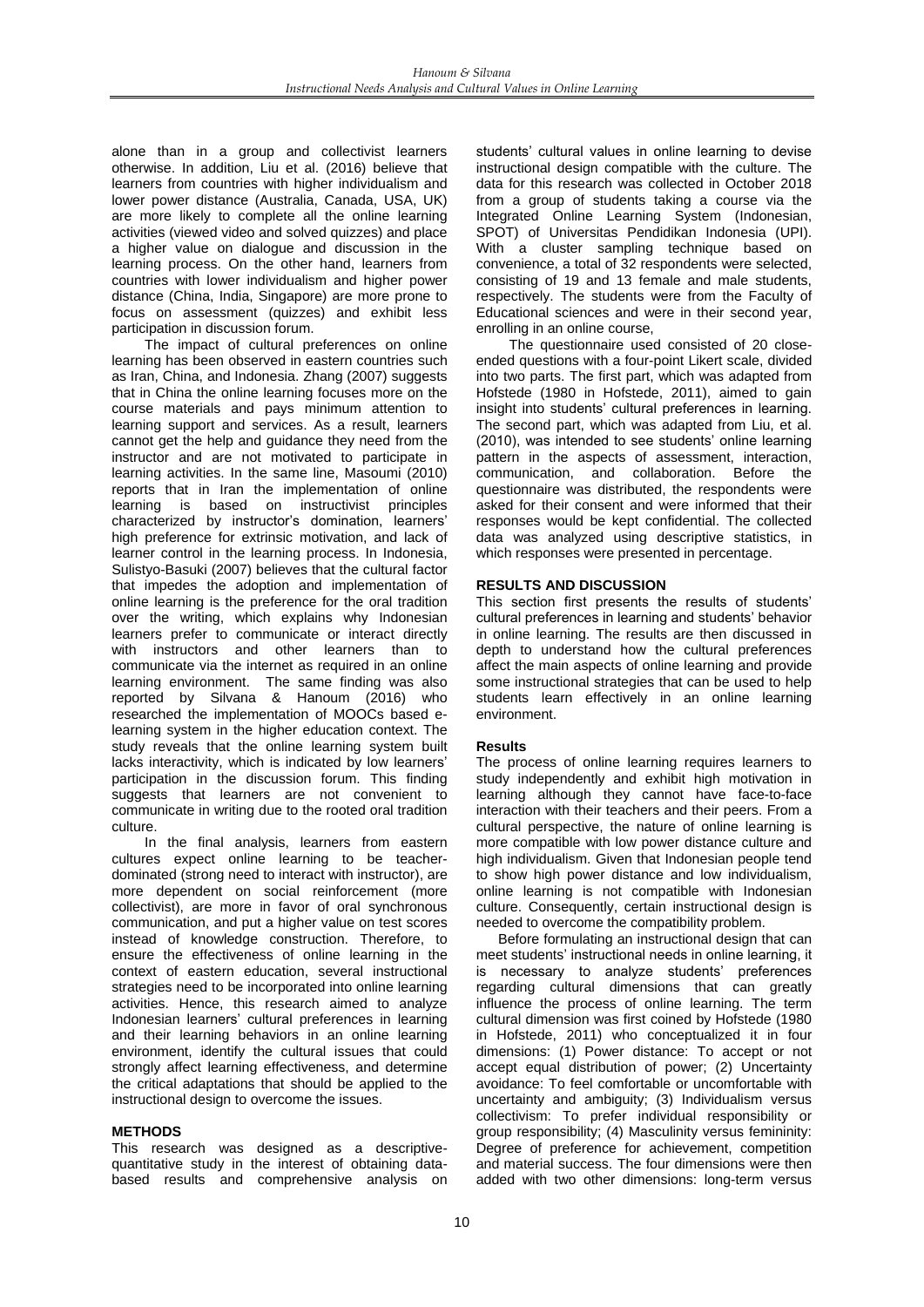**Cultural** 

short-term orientation (related to people's efforts) and indulgence versus restrain (related to enjoying life).

However, Leidner and Kayworth (2006) contended that out of the six cultural dimensions, only power distance, uncertainty avoidance, masculinityfemininity, and collectivism that impact the adoption of online learning. Parris and Linder-VanBerschot (2010) also include the four cultural dimensions into their cultural dimensions of learning framework, divided<br>into three categories: social relationships. into three categories: social relationships, epistemological beliefs, and temporal perceptions.

Power distance (equality vs. authority), individualism vs. collectivism, and masculinity-femininity (challenge vs. nurture) dimensions fall into social relationships category, while uncertainty avoidance (stabilityseeking vs. uncertainty-acceptance) falls into epistemological beliefs category. The students' preferences on the four cultural dimensions are presented in Table 1.

Table 1. Students' Cultural Preferences in Learning

| Cultural<br><b>Dimension</b> | <b>Statement</b>                                                                                  | Percentage |
|------------------------------|---------------------------------------------------------------------------------------------------|------------|
|                              | Instructor and students have an equal position. (No superiority or inferiority)                   | 20%        |
| Power<br><b>Distance</b>     | Students have bigger responsibility than instructor in the learning process.                      | 25%        |
|                              | Dialogue and discussion are important parts of the learning process.                              | 40%        |
|                              | Acting as an independent individual is an important thing for me.                                 | 40%        |
| Individualism                | Learning how to learn (cognitive skills) is the most important thing.<br>(individual development) | 35%        |
|                              | Learning how to do (content knowledge) is the most important thing (social<br>development)        | 45%        |
| Masculinity                  | am a competitive person.                                                                          | 32%        |
|                              | Collaboration is more important than competition.                                                 | 70%        |
| Uncertainty<br>Avoidance     | Getting correct answers is more important than the thinking process.                              | 65%        |
|                              | am looking for other resources besides what have been recommended by<br>the instructor.           | 30%        |

Table 1 shows that for power distance, 20 percent of the students agreed that instructor and students should have an equal position. In addition, the majority of students (75 percent) still held the view that the instructor had more responsibility for the success of their learning. This result indicated that students were so dependent on their instructor that during the learning process the instructor dominated the interaction. In consequence, students also admitted they did not feel the need to be involved in dialogues or discussions as essential parts in the learning process (40 percent). All in all, there was a high power distance between the instructor and the students, in which the students considered the instructor to be more powerful, and thus it was acceptable to be dependent on the instructor.

In the case of individualism, the data indicates that students exhibited low individualism. Only 40 percent of students agreed that acting as independent individual was an important principle. This is closely related to the number of students who viewed that social development was the most important aspect in learning (55 percent), compared to those who viewed individual growth as the most important (35%). In other words, the students were more collectivist and thus had a strong affinity with their group.

With regard to masculinity, there were about 32 percent of students who thought of themselves as a competitive person or who enjoyed competitive atmosphere. Additionally, the majority of students (70 percent) preferred collaboration to competition. These results imply that the students did not like a competition in learning, and therefore were not encouraged to obtain individual achievement because having collaboration was more comfortable. As for uncertainty avoidance, the data suggests that the students expected assurance in learning and avoided doing activities offering uncertain results. These preferences can be seen from the number of students who believed that getting the correct answer was more important than the thinking process needed (65 percent). Furthermore, most students only used books recommended by the instructor and only 30 percent of students had the initiative to search for other resources in addition to what was recommended by the instructor.

The above cultural values affected the online learning process, especially in the aspect of assessment, interaction, and communication. Students' preferences in those three aspects are described below.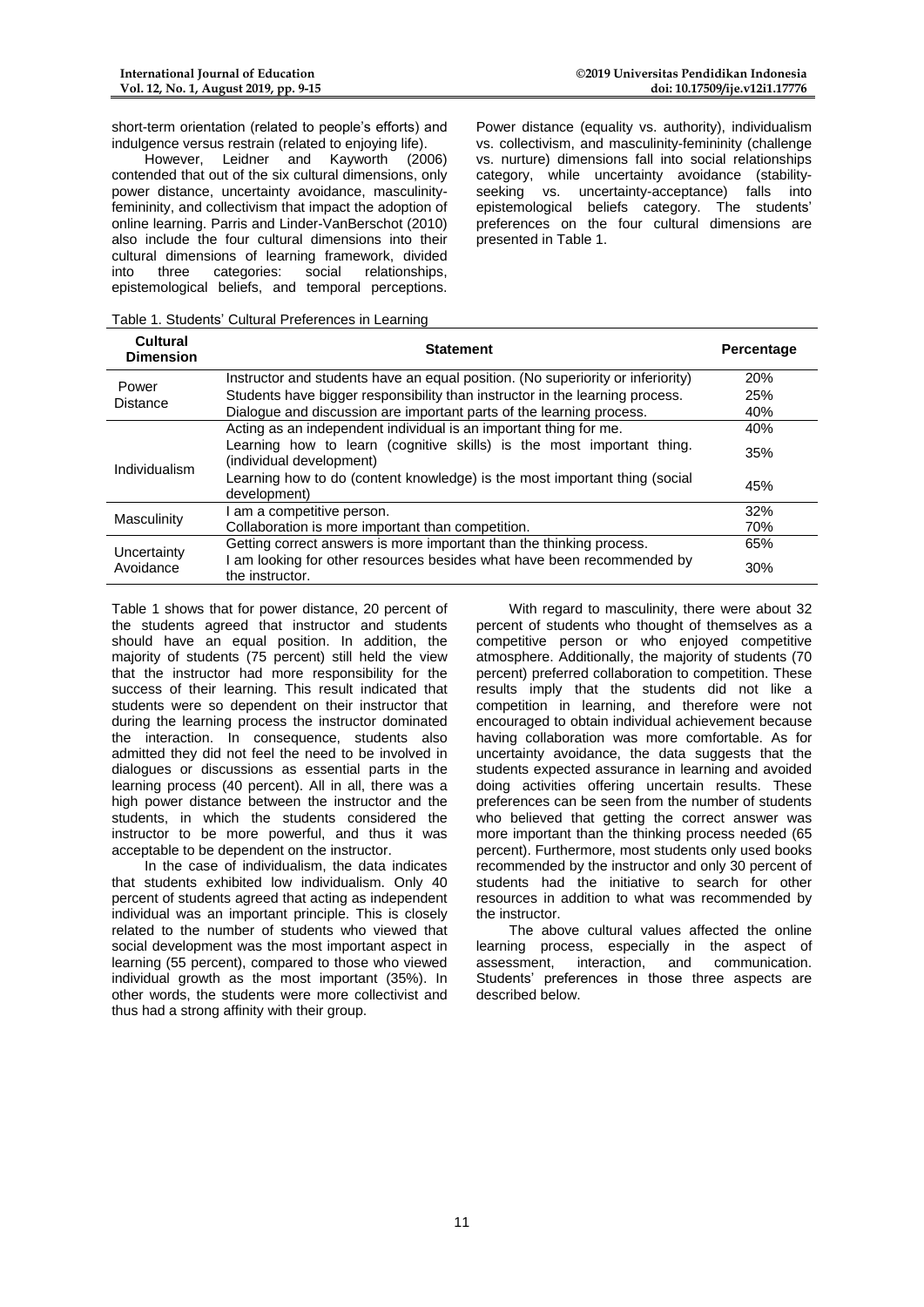| <b>Aspects of</b><br>Learning | <b>Activities</b>                                                                                                                           | Percentage |
|-------------------------------|---------------------------------------------------------------------------------------------------------------------------------------------|------------|
|                               | I took all the quizzes.                                                                                                                     | 96%        |
| Assessment                    | I did all the reading assignments.                                                                                                          | 48%        |
|                               | I had discussion with friends when taking the quizzes.                                                                                      | 96%        |
|                               | watched all the learning videos suggested.                                                                                                  | 60%        |
|                               | I downloaded all the materials given so I could study them.                                                                                 | 92%        |
| Interaction                   | looked for additional resources if I couldn't understand the materials<br>given by the instructor.                                          | 96%        |
|                               | The online learning system encouraged me to actively learn the materials<br>given so I could understand them without the instructor's help. | 52%        |
| Communication                 | preferred asking question directly to the instructor instead of via online<br>forum or email.                                               | 76%        |
|                               | preferred independent online learning to face-to-face meeting.                                                                              | 20%        |

#### Table 2. Students' Online Learning Preferences

In terms of assessment, the majority of students (90 percent) took the quiz but only less than half of the total students (48 percent) did the reading assignments, indicating that the students put more priority in getting the right answer and did not give the thinking process conducted through reading activities the same priority. Furthermore, most students (96 percent) also had discussions with friends when taking quizzes, which indicated that they had high collectivism. As for learning activities, more than half of the students (60 percent) watched all the learning videos and the rest (40 percent) did not watch the videos although it could help them understand the materials better. Almost all students (92 percent) downloaded all the learning materials provided and looked for additional resources (96 percent) but only 52 percent of them actively studied the acquired materials. In communication process, the majority of students (76 percent) preferred to ask questions directly offline instead of online and consequently there was only a small number of students (20 percent) who favored online learning.

#### **Discussion**

The high gap between instructor and students results from the large power distance in which there is imbalance of power distribution that leads students to see their instructor as a superior person who should be reliable in assisting during the learning process. Thus, as subordinates, students expect to be told of what to do (Hofsted, 2011). The students become so dependent on directions and instructions from the instructor in learning, making it difficult for them to be independent learners who take responsibility for their own learning. As a result, the effectiveness of online learning is greatly affected. This dependency can be seen from students' learning activities, in which only 52 percent of them actively studied the materials on their own without feeling the need to have face-to-face interaction with the instructor. Furthermore, the number of students who favored online learning is very small (20 percent), which indicates students' tendencies to put the instructor as the most responsible person for their learning success instead of themselves.

Students' collectivist culture is highlighted by their dependency on their groups, even when they are required to work individually. This was shown when they took quizzes, where almost all students (96 percent) did the quizzes in groups so they could discuss the answers. If they did not know the answer, they were not worried because they could get the answer from their friends. Their friends were willing to give them the answers because in a collectivist culture, harmony should always be maintained and relationship prevails over task (Hofsted, 2011). Therefore, although the instructor required them to work individually, they did not abide by the rule because if they did not cooperate with their friends, the harmony and relationship among them would be disturbed.

Moreover, preferences for content knowledge instead of cognitive skills suggest that they considered social development more important than individual development (Hofsted, 2011). Hence, students depend much on their social environment (teachers and friends) rather than on their own abilities. As argued by Witkin (1977 in Sanchez and Gunawardena, 1998), non-western societies are more field-dependent in which they are more likely to be motivated by external supports such as instructor guidance and group work compared to fieldindependents who are internally motivated and prefer to learn on their own.

This high dependency brings several consequences which will eventually decrease the effectiveness of the learning process. First, they do not feel the need to prepare well for quizzes or exams, especially if the quizzes and the exams are administered online and without supervision. Consequently, their understanding of the materials will not improve, and their score will not be as high as those who study hard. Second, as students rely on their friends to get a good score, they do not feel the urgency to improve or develop as an individual and become diffident on their own abilities to solve problems both in and outside the class.

Masculinity/femininity in learning is manifested in students' tendency toward competition in the class (Hofsted, 2011). The data showed that the majority of the students did not like competition or competitive atmosphere and chose collaboration over competition. This suggests that in the context of learning the students are culturally more feminine. Hofstede (2011) states that in feminine culture, men and women should be modest and caring, which explains why in learning students favor collaboration instead of competition. Unfortunately, unless the collaboration is conducted in groups with a clear assignment for each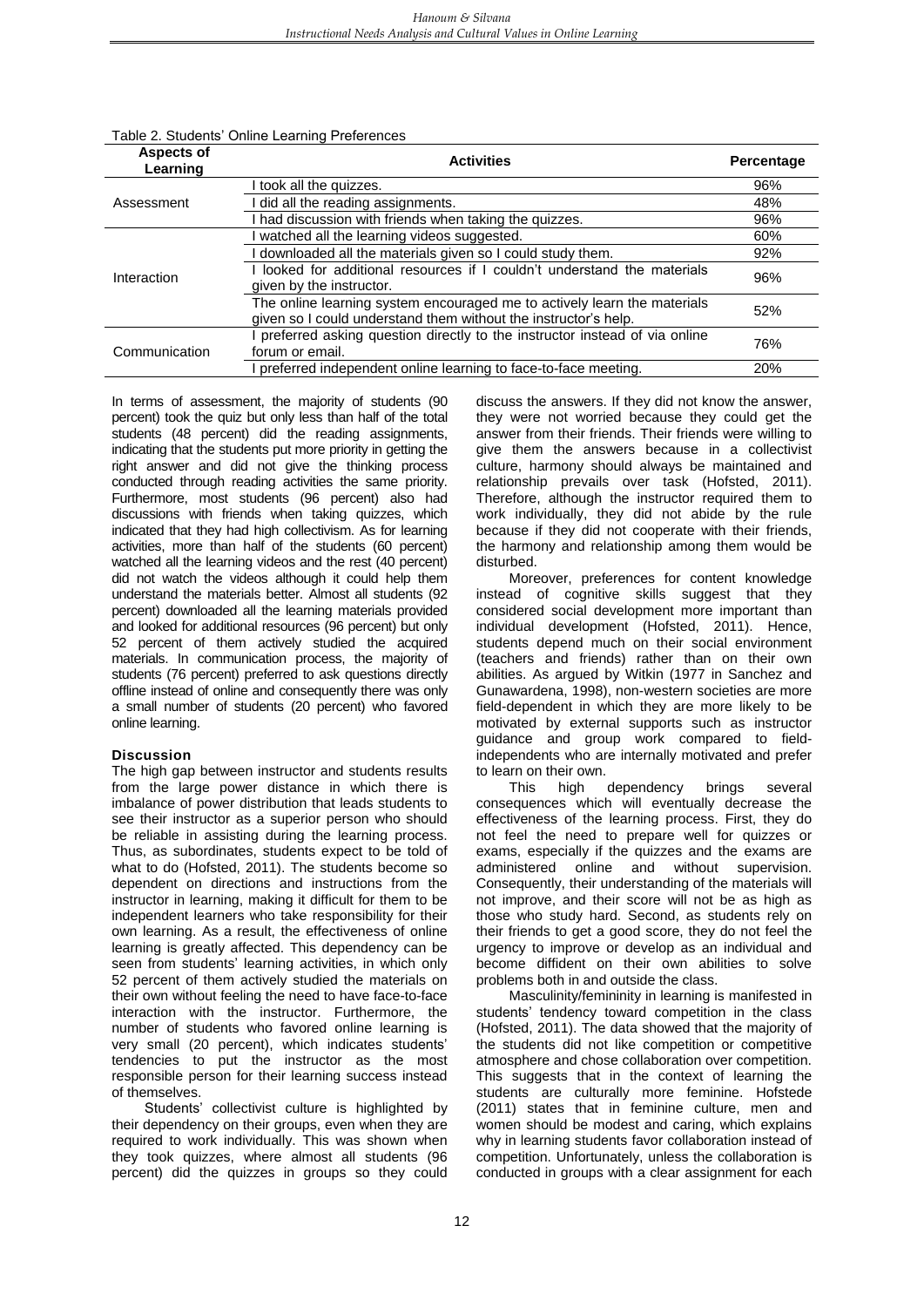member of the group, it will merely become the occasions where students with stronger academic ability sympathize for the weak by simply telling them the correct answers, even during the test.

The last cultural dimension that strongly influences the learning process is uncertainty avoidance which relates to students' tolerance for uncertainty and ambiguity that happen in learning. The data reveals that the majority of the students exhibited strong uncertainty avoidance, which is indicated by their preference in putting more priority on getting correct answers than on the process that can lead to obtaining the answers. Hofstede (2011) points out that strong uncertainty avoidance societies expect teachers to have all the answers and have strong need for clarity and structure in the learning process. As a result, the communication style favored by most of the students is face-to-face communication although they are in the process of taking online learning. This preference also influenced their participation in the online discussion forum, which is very low (23 percent). Indeed, the nature of online discussion forum is asynchronous and as such, there is no certainty if students' questions will be answered by the instructor and other students and even if answered there is no guarantee that they will be answered immediately. These shortcomings make students unwilling to participate in online forum discussions because they think the forums will be useless and just a waste of time.

A number of instructional strategies have been proposed by many researchers to address the cultural issues presented above so that learners from nonwestern or eastern world get the support needed to succeed in online learning. Sanchez and Gunawardena (1998) recommend the application of a wide variety of instructional strategies to cater for the cultural differences. However, their study did not further suggest in what ways the instructional activities and resources can be organized to integrate learners' cultural values into the instructional system. Nathan (2008) argues that the cultural issues that should be addressed in order to build an effective

online learning system include: (1) Individualism versus collectivism, (2) Gender, (3) Relationship of student and instructor, (4) Age and generation, (5) Focus on time, and (6) Inductive versus deductive reasoning. Students' different focus on time, for instance, should be facilitated by giving flexibility in deadlines instead of applying fixed deadlines. In the same vein, Rao (2010) proposes differentiation in online learning methods (synchronous or online learning methods (synchronous or asynchronous) according to the degree of power distance, degree of uncertainty avoidance, preference for individualism versus collectivism, and preference for short-term versus long-term orientation. For example, learners with high power distance culture expect to learn directly from the instructor and therefore synchronous online learning is more suitable because it allows learners to identify a learning expert to showcase subject knowledge.

On the other hand, Edmundson (2011) proposes that the cultural adaptation of online learning includes content, instructional design, and media. The instructional design employed should be able to facilitate learners' learning styles and cultural characteristics, and the assessment techniques should also align with their cultural preferences. For this purpose, the cultural adaptation process involves: (1) Analyzing learners' cultural learning styles, preferences, and environment; (2) Identifying what cultural issues that could strongly affect learning outcomes; and (3) Determining critical adaptations that should be applied to content, instructional strategies, and media (Edmundson, 2011). As analyzed earlier, the students exhibited high power distance, low individualism (more collectivist), low masculinity (culturally feminine), and high uncertainty avoidance. These preferences affect the process of online learning, especially in the aspects of assessment, interaction, and communication. Each aspect is influenced by different cultural dimensions and is mapped out accordingly along with the resulting instructional needs in Table 3.

| Table 3. Students' Cultural Problems and Instructional Needs in Online Learning |  |
|---------------------------------------------------------------------------------|--|
|                                                                                 |  |

| <b>Aspect of Learning</b> | Influence of Cultural Dimension                                                                                                                                                                                                                                                                                                                               | <b>Instructional Needs</b>                                                                                                                                                                                      |  |
|---------------------------|---------------------------------------------------------------------------------------------------------------------------------------------------------------------------------------------------------------------------------------------------------------------------------------------------------------------------------------------------------------|-----------------------------------------------------------------------------------------------------------------------------------------------------------------------------------------------------------------|--|
| Assessment                | High collectivism $\rightarrow$ Students do not<br>believe in their own abilities in doing the<br>test, are dependent on friends or group,<br>prioritize harmonic relationship in group.<br>masculinity (more feminine) $\rightarrow$<br>Low<br>exhibit<br>group orientation<br>Students<br>low<br>motivation for<br>behaviors and<br>individual development. | Accommodating process-oriented<br>assessment method and multiple<br>assessment methods.                                                                                                                         |  |
| Interaction               | Large power distance $\rightarrow$<br>Students are so dependent on direction<br>and instruction from the instructor.<br>possess low autonomy in learning,<br>cannot self-regulate their learning.                                                                                                                                                             | Independent<br>learning<br>self-<br>and<br>regulated learning skills.                                                                                                                                           |  |
| Communication             | High uncertainty avoidance $\rightarrow$ Students'<br>low participation in online discussion<br>forum due to uncertainty in getting<br>instructor's or friends' responses and<br>when they will be responded.                                                                                                                                                 | Encouragement or rewards (points<br>& badges) for active participation in<br>forum discussion and the need for<br>synchronous<br>mode<br>οf<br>communication which enable them<br>to obtain real time feedback. |  |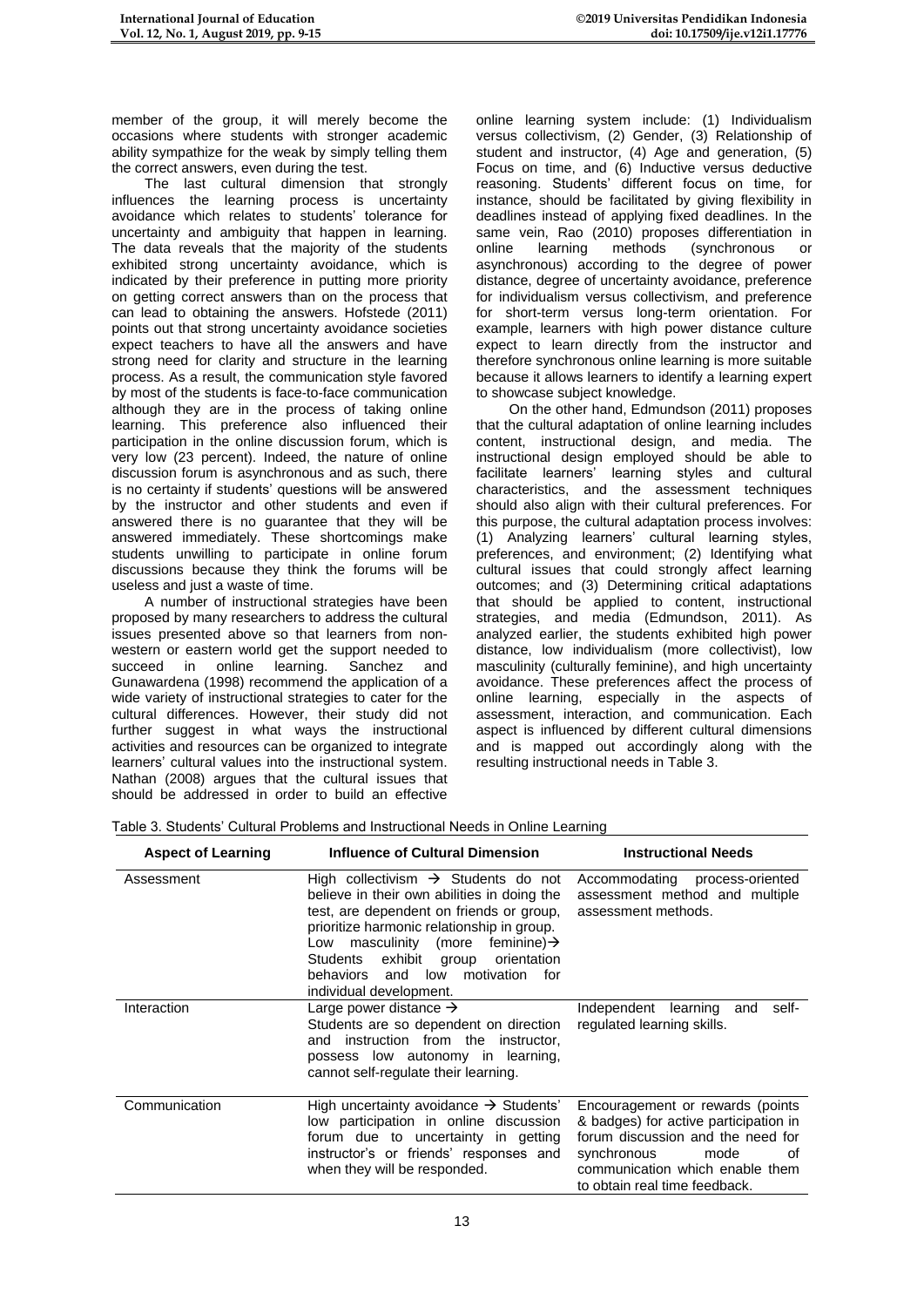As shown in Table 3, Indonesian students' cultural problems can be tackled by implementing specific instructional strategies that can facilitate them to study effectively within an online learning environment. Firstly, the assessment should employ multiple methods combining both product and processoriented assessments. An ongoing and processoriented assessment allows for students' continuous involvement and application of the theories (Liu, et al., 2010). Process-oriented assessments can be in the forms of observation, problem-solving activities, reflective journals, portfolio assessment, assignments or homework.

The interaction between students and instructor should promote independent learning and foster selfregulated learning skills. Studies found that selfregulated learning behaviors correlated positively with academic achievement (Littlejohn, Hood, Milligan, & Mustain, 2016). Self-regulated learning skills utilize students' ability to initiate metacognitive, cognitive, affective, motivational, and behavioral processes needed to achieve learning goals successfully (Kizilcec, Perez-Sanagustin, & Maldonado, 2016). Self-regulated learning skills include goal-setting, selfefficacy, learning and task strategies, and helpseeking strategies (Littlejohn, Hood, Milligan, & Mustain, 2016). These skills will empower the students so that they are willing to take responsibility for their own learning. Once they do, they will be more motivated and will not be highly dependent on their instructor.

The communication should be more intensified and varied to increase students' low participation in discussions. Students' participation in forum discussions can be boosted by giving points and badges as rewards. Awarding points is effective in increasing intrinsic motivation, as it provides instant feedback and recognition for the completion of an activity or task (Lister, 2015). Badges embedded in a system encourage learners to keep interacting with the system or to take part in some learning activities and to finally achieve the learning goal (Yang, Quadir, and Chen, 2016). Badges can also be used to display students' achievement and allow students to achieve social recognition which will improve their motivation and engagement (Lister, 2015).

Asynchronous modes of communication should be varied with synchronous ones which allow for immediate responses and thus greatly reduce the possibilities of being in uncertainties. As argued by Liu et al., (2010), using both types of communication modes can balance the weaknesses of each mode. While synchronous communication provides live interaction, it requires timely participation. Conversely, asynchronous communication offers flexibility, but it is unable to convey the nuances of human interaction due to delayed text-based communication. Thus, the balanced use of both modes is recommended.

### **CONCLUSIONS**

The process of online learning requires learners to study independently and exhibit high motivation in learning although they cannot have face-to-face interaction with their teachers and their peers. From a cultural perspective, the nature of online learning is more compatible with low power distance culture and high individualism. Given that Indonesian people tend

to show high power distance and low individualism, online learning is not compatible with Indonesian culture. Consequently, certain instructional design is needed to overcome the compatibility problem.

First, large power distance affects the interaction in the classroom, where students become too dependent on the instructor. Therefore, the instructor should promote learning autonomy and self-regulated learning skills through various methods and learning activities. Second, high collectivism influences the assessment process, as it makes students diffident on their own abilities and highly dependent on friends or their group. Consequently, multiple assessment methods should be used to make the students believe in their abilities and eliminate dependency on their group.

Students' high uncertainty avoidance hampers the communication process because online discussion forum does not provide real-time feedback. Thus, synchronous communication mode such as mobile messengers or social media can be added to smooth the communication. Finally, high femininity lowers students' motivation to compete due to prioritization on the group's harmony and relationship among the group's members. Hence, creating fun competition through gamification is paramount, as it encourages them to compete with their friends without harming the group's harmony.

#### **REFERENCES**

- Ally, M. (2008). Foundations of educational theory for online learning. In T. Anderson, (Ed.), *The theory and practice of online learning* (pp.17-44). Canada: AU Press.
- Anderson, J. A. (1988). Cognitive styles and multicultural populations. *Journal of Teacher Education, 39*(1): 2-9. Retrieved from [http://journals.sagepub.com/doi/pdf/10.1177/002](http://journals.sagepub.com/doi/pdf/10.1177/002248718803900102) [248718803900102](http://journals.sagepub.com/doi/pdf/10.1177/002248718803900102)
- Anderson, T. (2008). Towards a theory of online learning. In T. Anderson, (Ed.), *The theory and practice of online learning* (pp. 45-74). Canada: AU Press.
- Blanchard, E., Razaki, R., Frasson, C. (2005). Cross-cultural adaptation of e-learning contents: A Methodology. *International Conference on E-Learning*, Vancouver, Canada.
- Chen, J. C. (2013). *Opportunities and challenges of MOOCS: Perspectives from Asia*. Paper presented at IFLA WLIC. Retrieved from: <http://library.ifla.org/157/1/098-chen-en.pdf>
- Darmayanti, T. Setiani, M. Y., & Oetojo, B. (2007). Elearning pada pendidikan jarak jauh: Konsep yang mengubah metode pembelajaran di perguruan tinggi di Indonesia. *Jurnal Pendidikan Terbuka dan Jarak Jauh*, *8*(2), 99-113. Retrieved from

[http://simpen.lppm.ut.ac.id/ptjj/PTJJ%20Vol%20](http://simpen.lppm.ut.ac.id/ptjj/PTJJ%20Vol%208.2%20september%202007/02-tridarmayanti.pdf) [8.2%20september%202007/02-](http://simpen.lppm.ut.ac.id/ptjj/PTJJ%20Vol%208.2%20september%202007/02-tridarmayanti.pdf)

- Edmundson, A. L. (2011). The cultural adaptation of e-learning: using appropriate content, instructional design, and media. In *Cases on globalized and culturally appropriate e-learning* (pp. 308-325)*.* New York: eWorld Learning. doi: 10.4018/978-1-61520-989-7.ch016
- Ess, C. (2009). When the solution becomes the problem: Cultures and individuals as obstacles